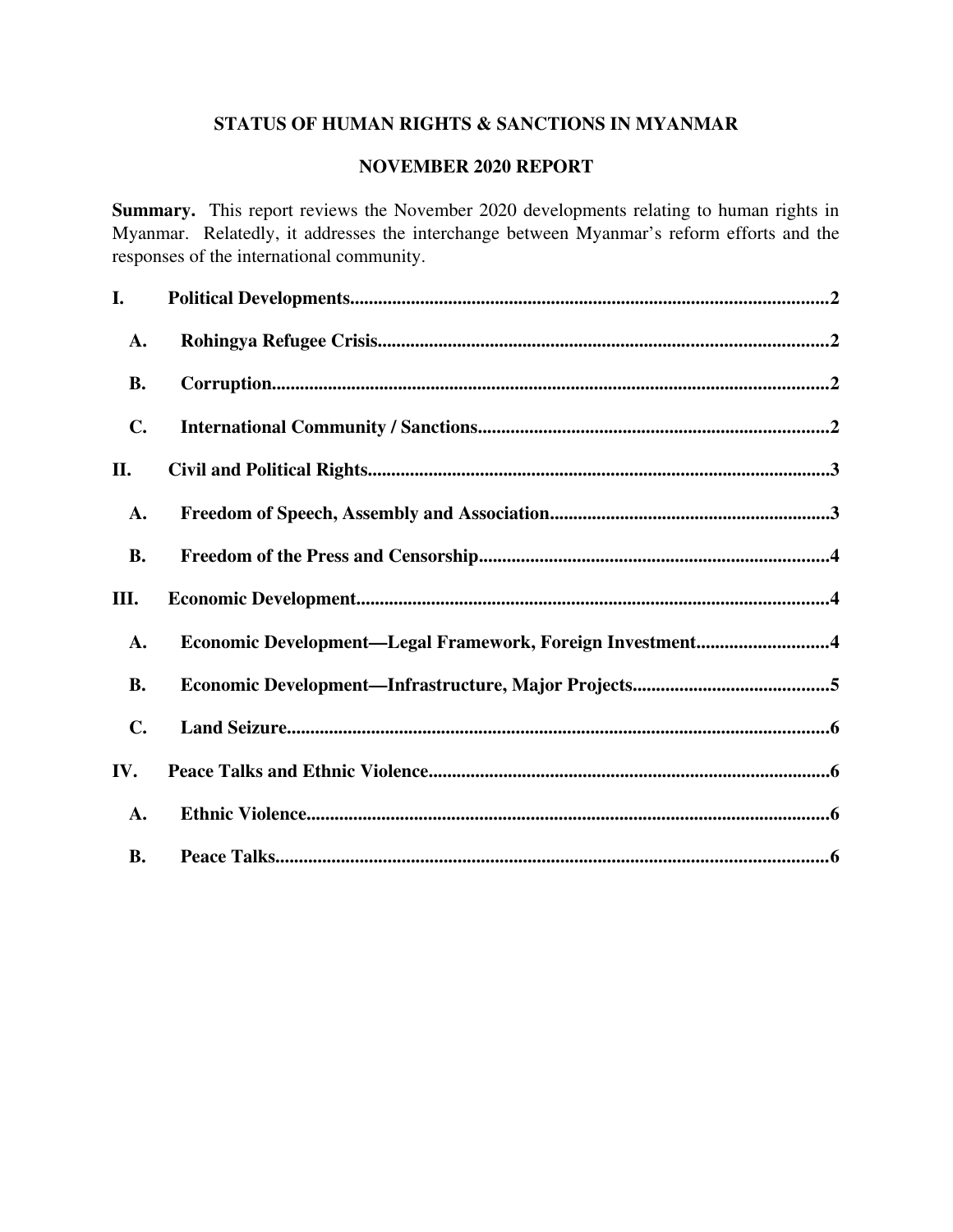# I. Political Developments

# <span id="page-1-2"></span><span id="page-1-0"></span>A. Rohingya Refugee Crisis

At the end of November, the Refugee Relief and Repatriation Commissioner's Office (the "RRRC") in Cox's Bazar announced that it will move over 1,200 Rohingya refugees from 500 families living in Cox's Bazar to Bhasan Char during the first week of December.<sup>1</sup> According to multiple sources at the RRRC, the office has finalized the process for the relocation. It is expected that twenty-three local non-governmental organizations will accompany the refugees.

On November 20, Amnesty International called for Bangladeshi authorities to abandon plans to relocate more than 100 Rohingya families to Bhasan Char, which has not yet been declared safe for human habitation by the United Nations and to which many refugees are still reluctant to relocate.<sup>2</sup> While the Bangladeshi government claims that the preparations are for those Rohingya refugees who wish to relocate on a "voluntary basis," Rohingya refugees interviewed by Amnesty International in November stated that government officials in charge of refugee camps in Cox's Bazar had coerced refugees into registering for relocation.<sup>3</sup> For example, two Rohingya families were placed on the relocation list after they reported partial damage of their shelters. Instead of repairing these shelters, the authorities told these two families that they must relocate to Bhasan Char.<sup>4</sup> Amnesty International noted that there are serious questions over the relocation procedure – many Rohingya have not given full and informed consent.<sup>5</sup> In addition, Amnesty International requested that Bangladeshi authorities allow the United Nations to carry out an assessment of Bhasan Char and immediately return the hundreds of Rohingya refugees currently on the island to their families in Cox's Bazar.<sup>6</sup>

# <span id="page-1-1"></span>B. Corruption

Following the National League for Democracy's ("NLD") win in the November 8, 2020 election, NLD Vice Chairman Dr. Zaw Myint Maung stated that "the administration will be reformed" and that "highly efficient people will be chosen for the ministerial positions."<sup>7</sup> The NLD has been criticized since its win in the 2015 election for appointing individuals who were not qualified for their roles.<sup>8</sup> Some of those individuals were subsequently investigated for corruption.<sup>9</sup>

A report by Transparency International, a "global coalition against corruption," found that among 17 Asian countries, "Myanmar has the highest percentage of citizens who think that the government is doing well in tackling corruption  $(93\%)$ " and has the anti-corruption body with the highest approval rating.<sup>10</sup> The report's Global Corruption Barometer also found that 35% of those surveyed in Myanmar thought that corruption had increased in the previous 12 months, while 50% of those surveyed thought that "corruption in government is a big problem."11 The report noted that "there are many legal and structural gaps that hinder anticorruption efforts" in Myanmar, such as "anti-corruption laws [that] only criminalize one side of bribery, punishing bribe recipients" and "[an] anti-corruption commission [that] lacks jurisdiction over the military."<sup>12</sup>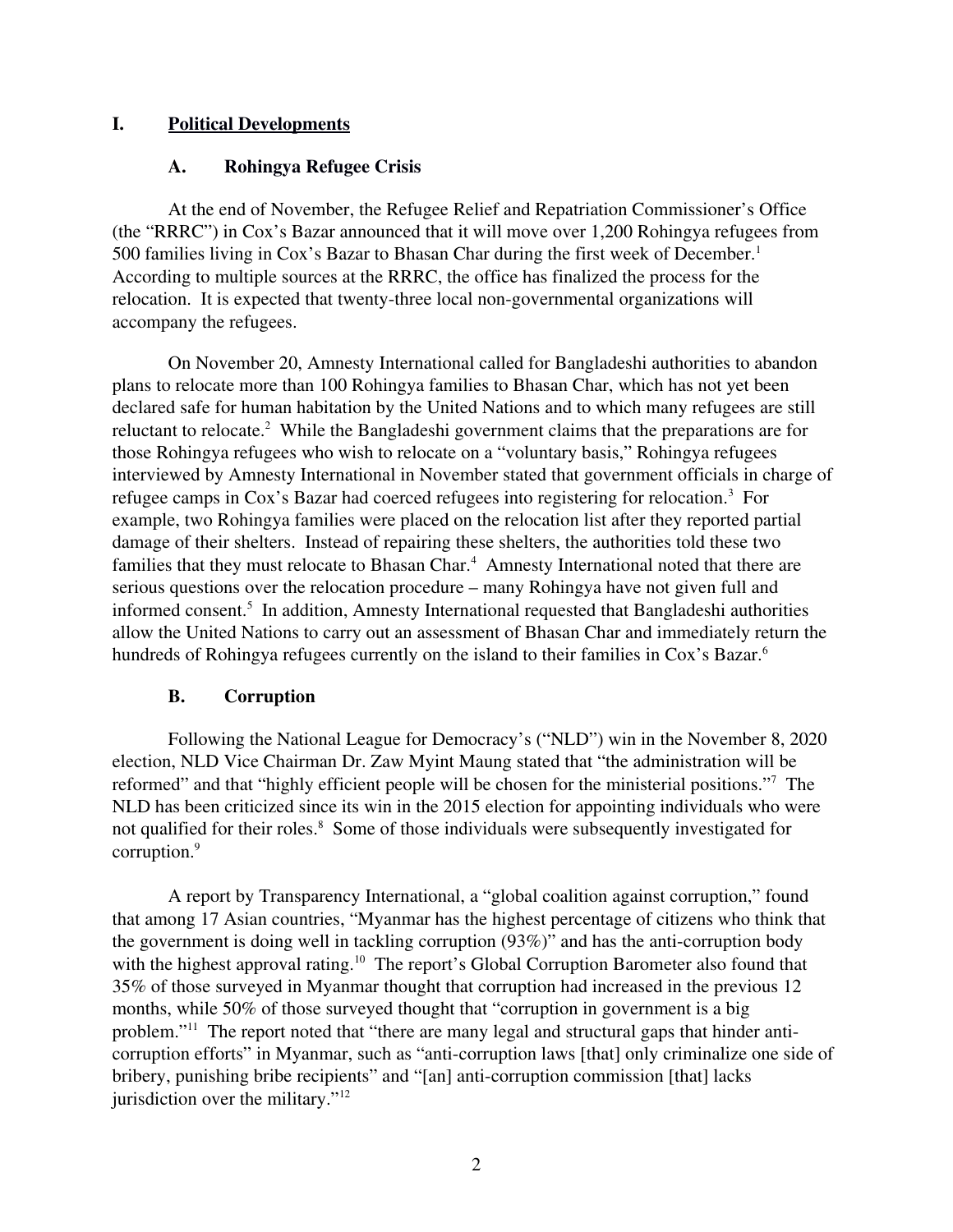## <span id="page-2-2"></span>C. International Community / Sanctions

 The United Nations ("UN") passed a draft resolution on the human rights situation in Myanmar with support from 131 UN members.<sup>13</sup> The draft resolution expresses "grave concern at continuing reports of serious human rights violations – as well as violations of international humanitarian law – in Myanmar against Rohingya Muslims and other minorities."<sup>14</sup> Myanmar condemned the draft resolution, saying that it is "intrusive" and "politically motivated."<sup>15</sup>

Ten human rights groups have called on the Burmese government to drop criminal proceedings against and release over thirty-five students who organized protests against alleged human rights violations in Rakhine and Chin States.<sup>16</sup> Eleven of the students have been jailed for up to seven years and others remain in hiding. $17$ 

# II. Civil and Political Rights

## <span id="page-2-1"></span><span id="page-2-0"></span>A. Freedom of Speech, Assembly and Association

Seven people face sedition complaints in Sagaing Region for allegedly playing an audio tape accusing State Counsellor Aung San Suu Kyi and the government of irregularities in the use of COVID-19 funds.<sup>18</sup> The defendants were charged under Section 505(b) of the Penal Code for conducing public mischief.<sup>19</sup> The deputy township administrator of Kalaywa township said, "this is the very important case during the campaign period."<sup>20</sup>

On November 17, Aung San Suu Kyi, who chairs the Central Committee on Prevention, Control and Treatment of COVID-19, held talks with her health, investment and international cooperation ministers and the rest of the COVID-19 committee.<sup>21</sup> The committee discussed relaxing stay-at-home orders, depending on COVID-19 rates in each township, as well as resuming domestic flights and other travel within the country.<sup>22</sup> Myanmar imposed stay-at-home orders on about 75 townships in Bago, Ayeyarwady and Mandalay regions, the Kachin and Mon States, and the whole of Yangon Region and Rakhine State.<sup>23</sup> Under the orders, only essential businesses and organizations and garment factories are allowed to open.<sup>24</sup>

Ten human rights groups, including Athan, Assistance Association for Political Prisoners, Civil Rights Defenders, Fortify Rights, Human Rights Watch, Amnesty International, Access Now, Forum Asia, Burma Human Rights Network and Article 19, issued a joint statement on November 23 calling on Myanmar's government to free at least 36 students who organized protests over alleged human rights violations in Rakhine and Chin States.<sup>25</sup> Since the second week of September, rights activists from Yangon, Mandalay, Sittwe, Loikaw and elsewhere have faced prosecution for organizing anti-government protests over restricted internet access and violence in Rakhine and Chin States.<sup>26</sup> Thirty-six students have been detained for organizing the protests and eleven of the students have been jailed for up to seven years while others are in hiding.<sup>27</sup> Following their arrest in Sittwe, fellow students organized a sticker campaign in Yangon and Mandalay to protest human rights abuses in Rakhine State.<sup>28</sup> The protests then spread to Meiktila, Monywa, Pyay and Loikaw and Mandalay.<sup>29</sup>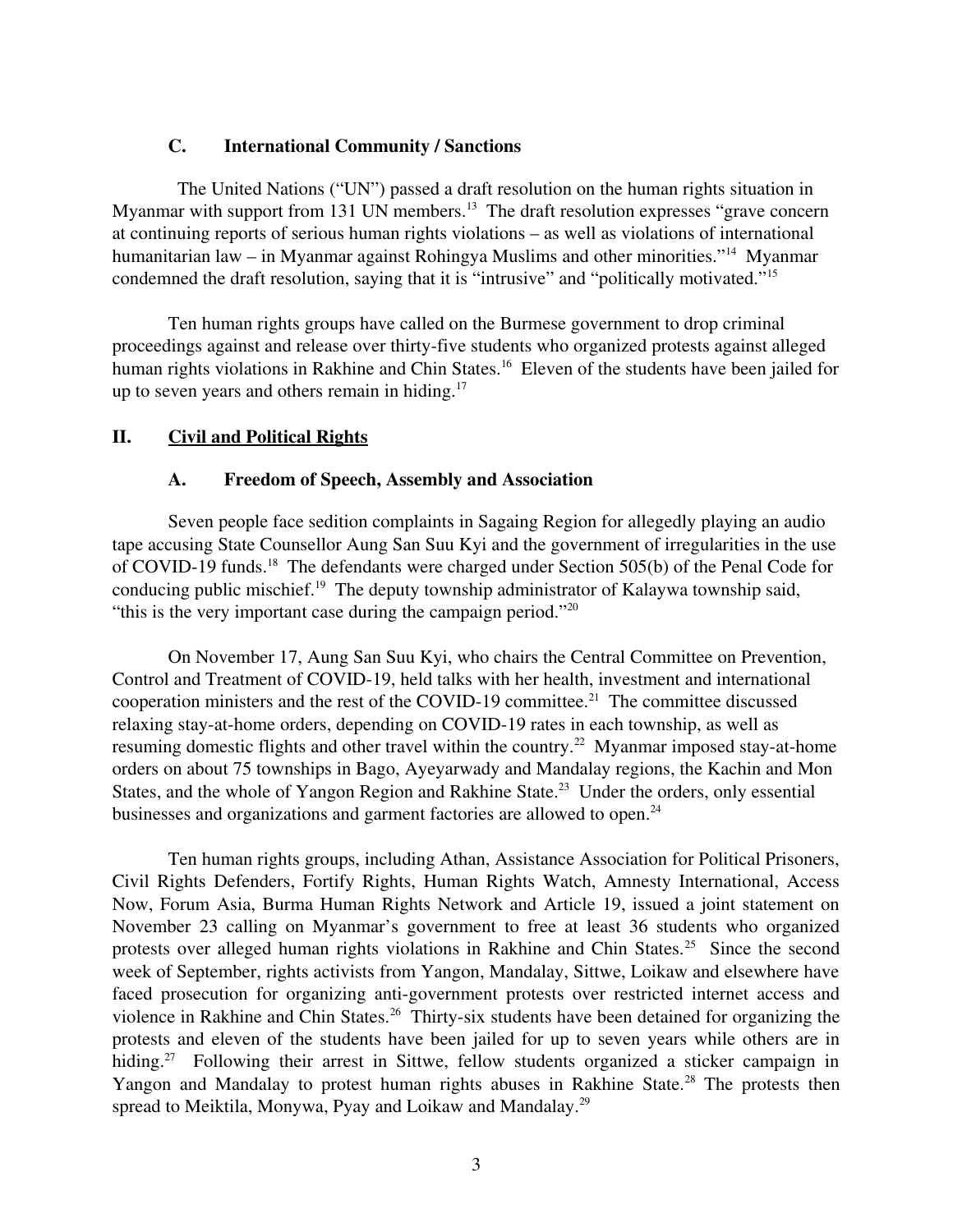## <span id="page-3-2"></span>B. Freedom of the Press and Censorship

In a break from the 2015 manifesto, Aung San Suu Kyi's election manifesto does not include commitments to information and media freedom.<sup>30</sup> In 2015, the National League for Democracy pledged to support independent media outlets in a free market, create a transparent public financial management system and enhance the public's access to information.<sup>31</sup> These pledges are not included in the 2020 manifesto, an omission that has alarmed civil society and rights groups. $32$ 

The Myanmar government ordered mobile operators to introduce filtering to censor specific keywords across the Internet and block access to three websites.<sup>33</sup> The directive was issued to telecom operators on November 10 and will result in the blocking of any sites mentioning the filtered words.<sup>34</sup> The director general of the Directorate of Telecommunications said the instruction was requested by one of the military-controlled ministries.<sup>35</sup> He declined to name the websites blocked and the keywords banned.<sup>36</sup> He also warned that non-compliance will incur punishment under the Telecommunications Law.<sup>37</sup>

# III. Economic Development

## <span id="page-3-1"></span><span id="page-3-0"></span>A. Economic Development—Legal Framework, Foreign Investment

Japan and Myanmar have signed a total of 42.78 billion yen (\$414 million) in lowinterest loans to allow Myanmar to build road infrastructure and to facilitate financing for small and midsize companies.<sup>38</sup> 27.78 billion yen of the loans are earmarked for a project to build a bridge in the East-West Economic Corridor, a route that crosses Myanmar, Thailand, Laos and Vietnam, according to the Japanese Foreign Ministry. The deal was signed between Ichiro Maruyama, Japan's ambassador to Myanmar, and Maung Maung Win, Myanmar's deputy minister for planning, finance and industry.

Japan will invest in the full phase implementation of the Dawei Special Economic Zone ("SEZ") in southern Myanmar.<sup>39</sup> The US\$8 billion project is set to be Southeast Asia's largest industrial complex. Maruyama said discussions on Japanese assistance to implement both the deep-sea port and SEZ with the private sector are continuing. The long-delayed project is one of the National League for Democracy's priorities.

The Myanmar government issued "request for proposal" documents to nine companies including firms based in India, Singapore, France and Taiwan—to develop the initial phase of the New Yangon City project.<sup>40</sup> The nine firms are now qualified to submit rival plans to compete against the initial development proposal put forward by Beijing-based China Communications Construction Co. Ltd. ("CCCC"). Moreover, they will be granted access to CCCC's proposal for the industrial park, including details such as the scope of work for essential ancillary infrastructure. The Ministry of Investment and Foreign Economic Relations said these nine entities may bid either by themselves or as part of a consortium. The final deadline to submit proposals is January 18, 2021.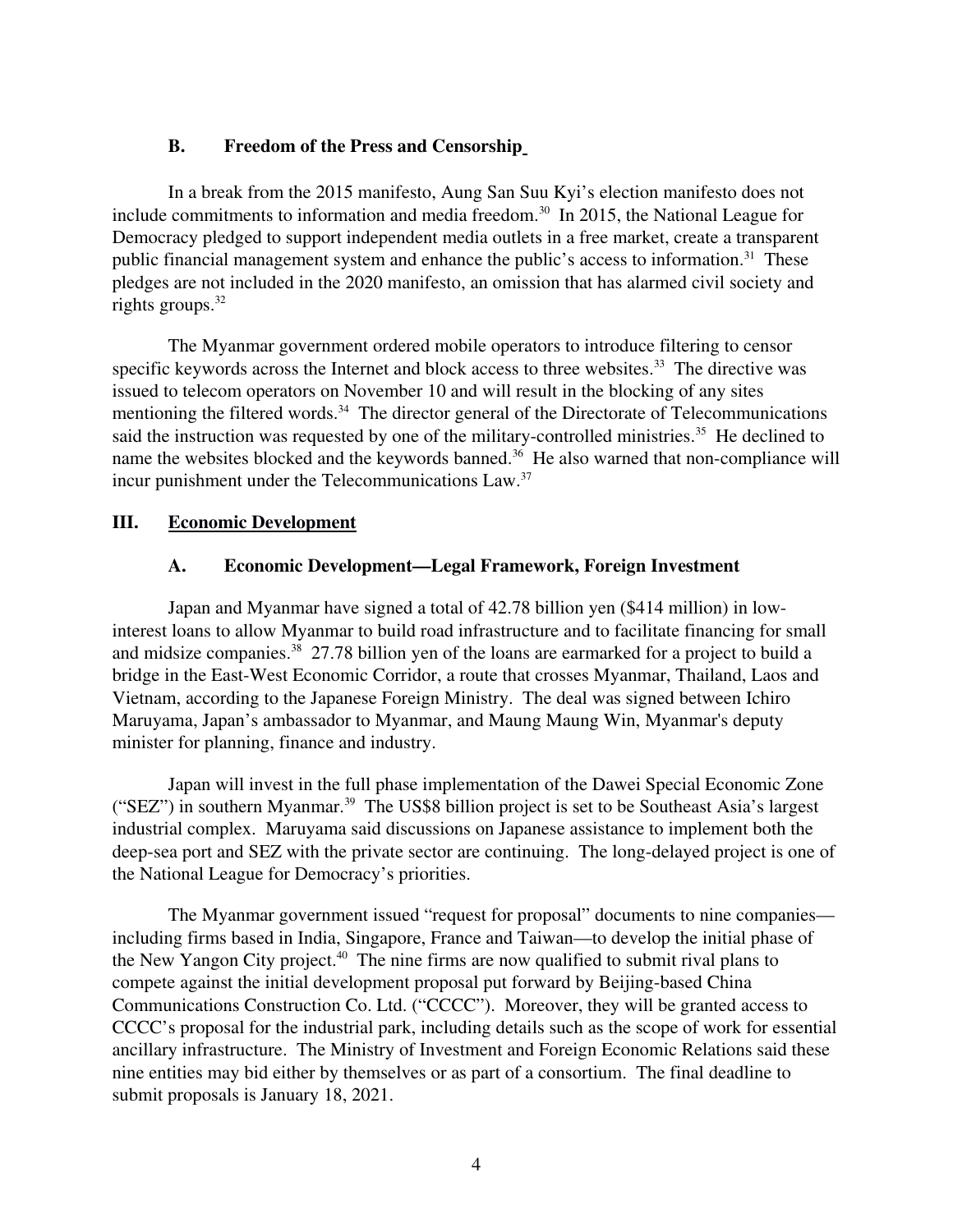To boost bilateral trade and investment, India and Myanmar held the 7th Joint Trade Committee Meeting on November 24.<sup>41</sup> The meeting was held virtually and was co-chaired by Dr. Than Myint, Union Minister for the Myanmar Ministry of Commerce, and Piyush Goyal, Commerce and Industry Minister of India. During the meeting, both sides reviewed various bilateral issues ranging from trade, investment, banking, connectivity, capacity building and upgradation of border infrastructure. Both sides also reviewed their preparedness to meet COVID-19 challenges and cooperation in the pharma and health sector, including traditional medicines.

Finland-backed fund, Finnfund, injected US\$5.5 million in Early Dawn Microfinance Co Ltd, the third largest microfinance company in Myanmar in terms of client outreach.<sup>42</sup> This is the third investment from Finnfund in Myanmar's microfinance sector, where 70% of the population lacks access to formal financial services.

## <span id="page-4-1"></span>B. Economic Development—Infrastructure, Major Projects

 Construction of an expressway connecting the city of Bago and Kyaik Hto township in Mon State is expected to start in fiscal 2022-23.<sup>43</sup> The Asian Development Bank approved a US\$483.8 million loan to build the  $64\text{-}km$  expressway.<sup>44</sup> The project, which is expected to be complete in fiscal 2028-29, will include a 2.3-km bridge across the Sittaung River.<sup>45</sup> The Japan International Cooperation Agency will finance the New Sittaung Bridge construction with a 27.8 million yen loan.<sup>46</sup>

Implementation of the Ayeyarwady Coastal Region Development Project, an expressway connecting Ayeyarwady Region and Rakhine State, will start this fiscal year.<sup>47</sup> The project is estimated to cost US\$94 million and expected to be complete in fiscal  $2023-24$ .<sup>48</sup> The project will involve the construction of a 274-km coastal road from Nga Yoke Kaung township, Pathein District in Ayeyarwady Region to Gwa township in Rakhine State.<sup>49</sup> When complete, it will help spur economic development and improve security along the expressway.

Chinese firms will soon begin contract farming maize and paddy rice in Lashio district, northern Shan State.<sup>50</sup> The firms will look to partner with Myanmar farmers to bolster maize and paddy rice production as a way to supplant poppy production in the region.<sup>51</sup> Local firms AAP and Kwan Sai Hein Co will also partner with the Chinese firms.<sup>52</sup> This agricultural alliance is expected to lead to the farming of  $11,500$  acres of maize and  $8,200$  acres of paddy rice.<sup>53</sup>

Myanmar will press ahead with the implementation of four hydropower projects to meet the country's demand for electricity.<sup>54</sup> The hydropower projects include the 51MW Upper Keng Tawng Hydropower Project in Mone Township of southern Shan State in 2021-22, the 280MW Upper Yehwa Hydropower Project on Dotawady River in northern Shan State in 2022-23, the 152MW Yehwa Hydropower Project in 202425, and the 111MW Thu Htay Hydropower Project in 2025-26.<sup>55</sup> All of the projects are progressing according to plan and will be ready to generate electricity to meet the growing demand for power in the coming years.

# <span id="page-4-0"></span>C. Land Seizure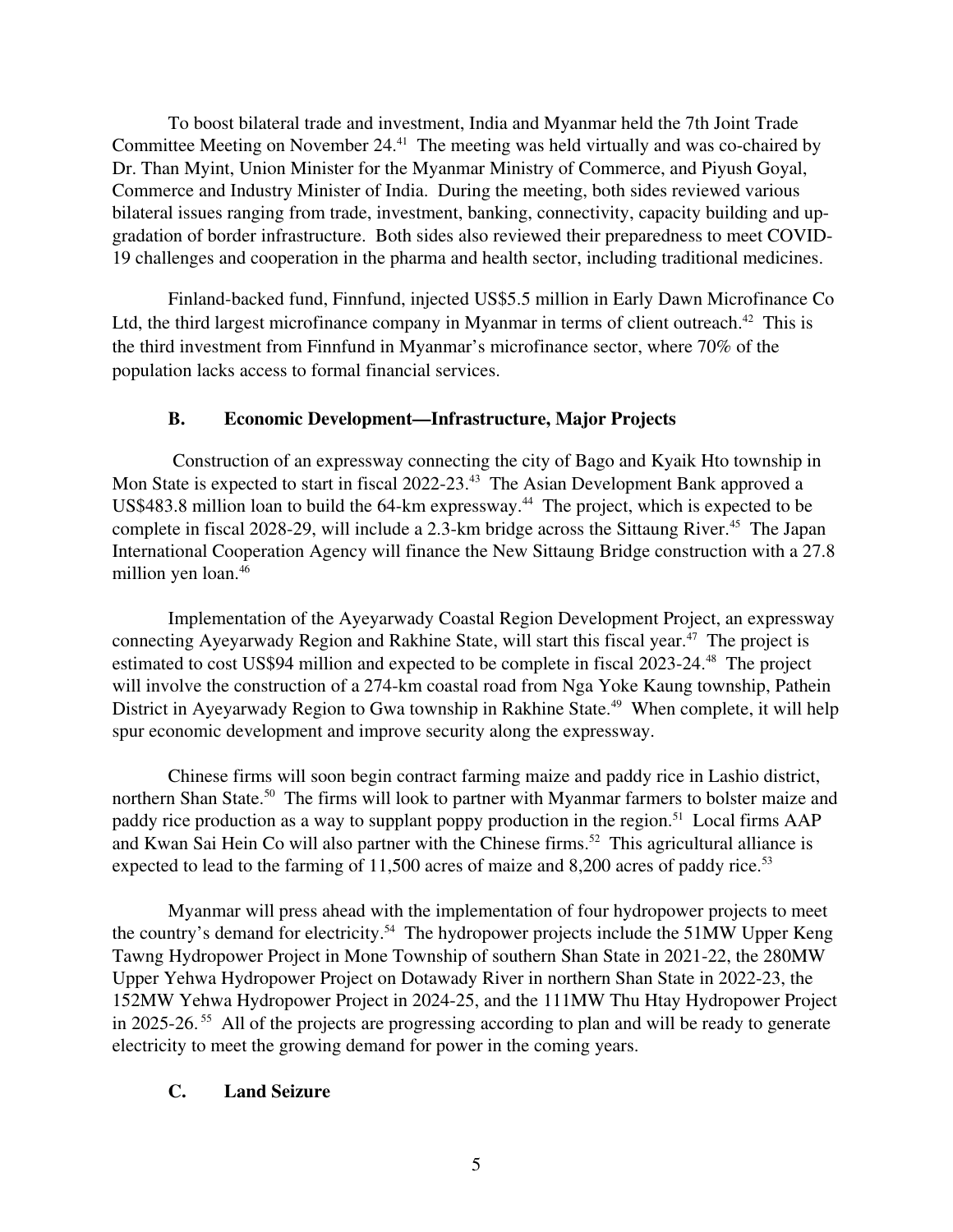In Chin State, farmers expressed unhappiness with plans to construct a new dam that would wipe out their lands if completed.<sup>56</sup> The farmers claim that completion of the dam will "force [them] off the land they've been cultivating since 1920."<sup>57</sup> Farmers report being threatened to take compensation for their farms or, alternatively, lose their farms without any compensation.<sup>58</sup> While some farmers have reportedly taken the compensation, many have pushed back, claiming that "they have too much to lose by accepting the deal."<sup>59</sup> Notwithstanding their objections, the project is expected to start in January 2021.<sup>60</sup>

In Thandaunggyi Township in Kayin State, a newly elected official has promised to work on the issuance of a land use permit for traditionally-owned lands.<sup>61</sup> There are approximately 900,000 acres of land in the township, of which only 70,000 acres have current land use permits.<sup>62</sup> The rest of the land is currently classified by the government as "vacant" because there are no current official ownership documents.<sup>63</sup>

### IV. Peace Talks and Ethnic Violence

### <span id="page-5-2"></span><span id="page-5-1"></span>A. Ethnic Violence

Two weeks after a largely peaceful nationwide vote, a newly elected member of parliament was shot dead by unknown assailants in Shan State.<sup>64</sup> It was not immediately clear if the killing of Htike Zaw, who had just won a seat for the National League for Democracy representing northern Shan State in the upper house of Parliament, was motivated by politics or a personal matter in a region that has seen shootings and armed skirmishes among militiamen.<sup>65</sup> Another shooting incident that occurred on November 15 targeted the home of the chairman of Kyaukme Township's election subcommission.<sup>66</sup> The official was not injured, though his home was damaged.<sup>67</sup>

Clashes occurred north of Mogoke during the last week of November between the Ta'ang National Liberation Army ("TNLA") and Myanmar's military.<sup>68</sup> Nearly 1,000 people in Mandalay Region's Mogoke Township have since left their villages due to the clashes and have been sheltering at monasteries, churches and community halls and with relatives.<sup>69</sup> Myanmar's military said that fighting broke out between about 30 TNLA troops and a military battalion during an ambush north of the town, and some Myanmar military soldiers were killed and injured.<sup>70</sup> The TNLA has not signed a ceasefire agreement with Myanmar authorities.<sup>71</sup>

### <span id="page-5-0"></span>B. Peace Talks

Myanmar's military says it has formed a peace negotiation committee to kickstart peace talks with ethnic armed organizations, regardless of whether they have signed the Nationwide Ceasefire Agreement ("NCA") to achieve lasting peace.<sup>72</sup> The Office of the Commander-in-Chief of the Defense Service said that the committee is tasked with holding talks to build a stronger peace with NCA signatories, to negotiate with nonsignatories over signing the ceasefire, and to move ahead with the peace process immediately after the 2020 general election.<sup>73</sup> The five-member committee will be led by Lieutenant General Yar Pyae, the current head of the Joint Ceasefire Monitoring Committee.<sup>74</sup> Other members include secretary Lt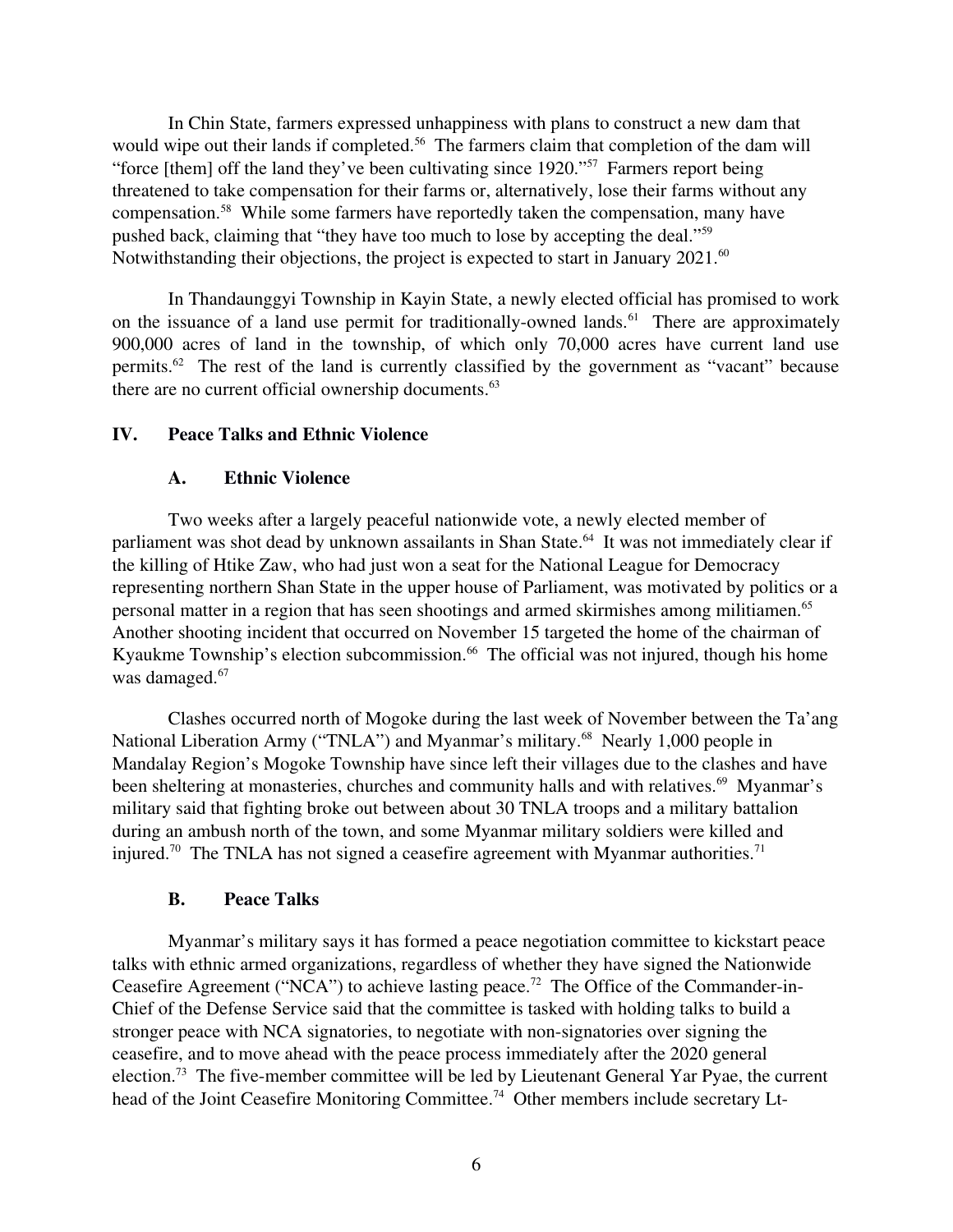General Aung Lin Dway, Lt-General Tun Tun Naung, Lt-General Tin Maung Win and Lt-General Min Naung.<sup>75</sup>

Major General Zaw Min Tun, chair of the Tatmadaw True News Information Team, said the Tatmadaw is committed to prioritizing peace talks after the election and to continue peace talks not only with the signatory groups to the NCA but also with non-signatory groups.<sup>76</sup> This appears to be a compromise from the Tatmadaw's original stance that ethnic groups must first sign the NCA before joining the peace process. $77$ 

Tatmadaw Senior General Min Aung Hlaing urged the United Wa State Army ("UWSA"), the largest ethic armed group in Myanmar, to sign the NCA.<sup>78</sup> Senior General Min Aung Hlaing met with a delegation of UWSA senior leaders in Shan State on November 17 to discuss the peace process.<sup>79</sup> U Nyi Kap, the political commissar of UWSA, vowed to strike for peace building and continued cooperation with the Tatmadaw in regional development, health and education.<sup>80</sup>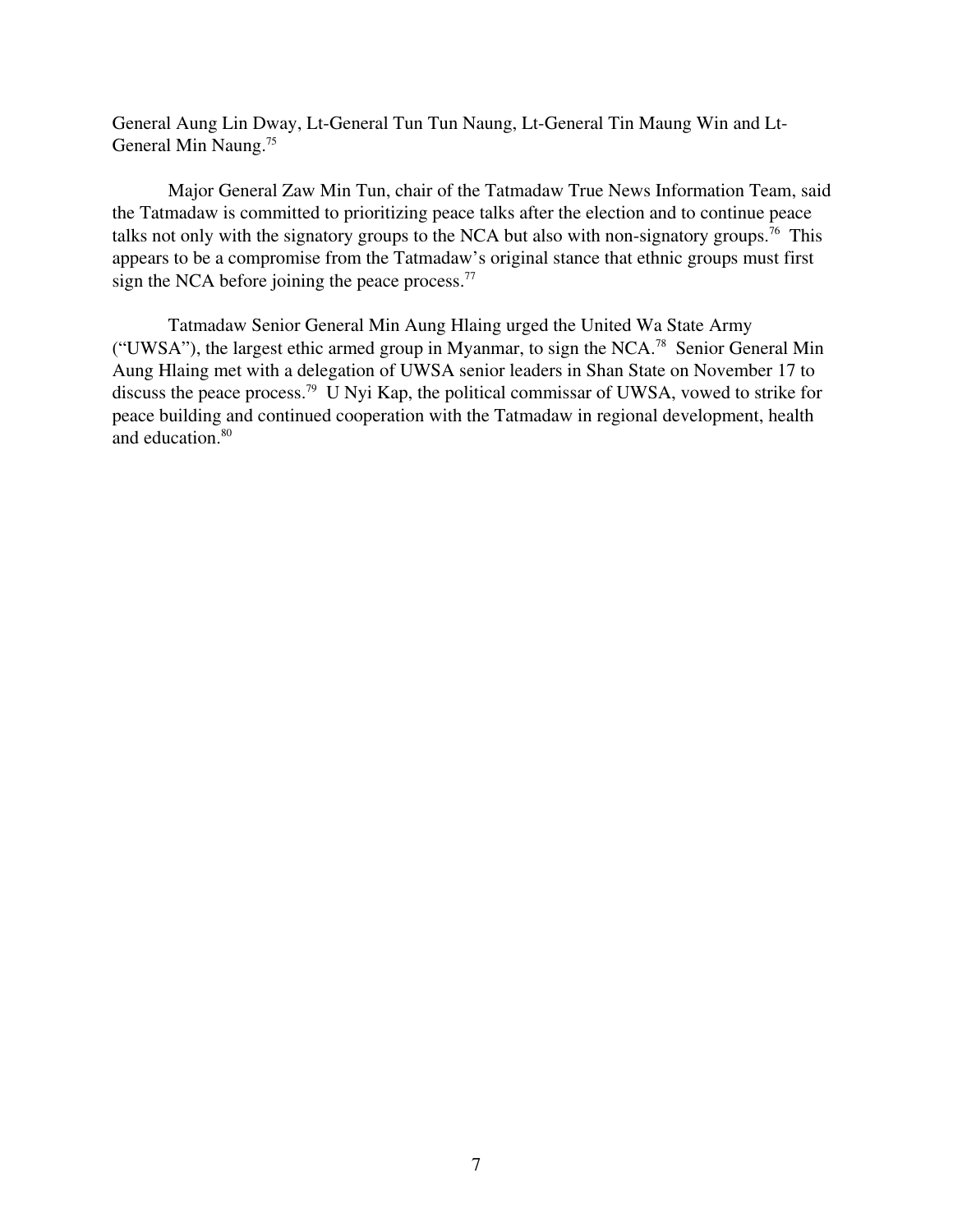1 Dhaka Tribune, November 25, 2020: https://www.dhakatribune.com/bangladesh/rohingya-crisis/2020/11/25/1-200-rohingyas-tobe-shifted-to-bhasan-char-in-december.

2 Amnesty International, November 20, 2020: https://www.amnesty.org/en/latest/news/2020/11/bangladesh-plan-to-relocatehundreds-of-rohingya-to-remote-island-must-be-dropped/.

3 *Id*.

4 *Id*.

5 *Id*.

6 *Id*.

7 The Irrawaddy, November 18, 2020: https://www.irrawaddy.com/news/burma/myanmars-ruling-party-vows-improve-qualitycabinet-appointments-new-govt.html.

8 *Id.*

9 *Id.* (citing, for instance, former Planning and Finance Minister U Kyaw Win and Tanintharyi Region Chief Minister Daw Le Le Maw); see also The Irrawaddy, November 23, 2020: https://www.irrawaddy.com/opinion/commentary/another-nld-victory-meansmyanmar-world.html ("There were mistakes in terms of appointing the wrong people to government positions, as well as in the state and regional governments. And sometimes, they were quite slow when they took action against authorities who made mistakes or were corrupt.").

10 Global Corruption Barometer, November 24, 2020: [https://images.transparencycdn.org/images/GCB\\_Asia\\_2020\\_Report.pdf;](https://images.transparencycdn.org/images/GCB_Asia_2020_Report.pdf) *see also* The Irrawaddy, November 25, 2020: https://www.irrawaddy.com/news/burma/myanmars-corruption-commission-tops-regional[poll.html.](https://www.irrawaddy.com/news/burma/myanmars-corruption-commission-tops-regional-poll.html)

11 Global Corruption Barometer, at 8, 10.

12 *Id.* at 12.

13 United Nations, November 14, 2020: [https://www.un.org/press/en/2019/gashc4282.doc.htm.](https://www.un.org/press/en/2019/gashc4282.doc.htm)

14 *Id.*

15 The Irrawaddy, November 20, 2020: https://www.irrawaddy.com/news/burma/myanmar-condemns-un-rohingya-resolution.html. 16 The Irrawaddy, November 24, 2020: https://www.irrawaddy.com/news/burma/rights-groups-demand-release-myanmar-students-

rakhine-protests.html.

17 *Id.*

18 Myanmar Times, November 13, 2020: https://www.mmtimes.com/news/seven-people-faces-sedition-complaint-sagaing.html 19 *Id*.

20 *Id*.

21 The Irrawaddy, November 19, 2020: https://www.irrawaddy.com/specials/myanmar-covid-19/myanmar-considers-relaxing-covid-19-restrictions.html.

22 *Id*.

23 *Id*.

24 *Id*.

25 The Irrawaddy, November 24, 2020: https://www.irrawaddy.com/news/burma/rights-groups-demand-release-myanmar-studentsrakhine-protests.html.

26 *Id*.

27 *Id*.

28 *Id*.

29 *Id*.

30 Myanmar Times, November 4, 2020: https://www.mmtimes.com/news/ruling-party-ditches-support-independent-media-election[manifesto.html.](https://www.mmtimes.com/news/ruling-party-ditches-support-independent-media-election-manifesto.html)

31 *Id*.

32 *Id*.

33 Myanmar Times, November 17, 2020: https://www.mmtimes.com/news/myanmar-tightens-censorship-internet-post-election.html. 34 *Id*.

35 *Id*.

36 *Id*.

37 *Id*.

38 Mizzima, November 9, 2020: http://mizzima.com/article/japan-and-myanmar-have-signed-total-usd-414-million-low-interest[loans.](http://mizzima.com/article/japan-and-myanmar-have-signed-total-usd-414-million-low-interest-loans)

39 The Irrawaddy, November 24, 2020: https://www.irrawaddy.com/news/burma/japan-reveals-full-commitment-myanmars-dawei[sez.html.](https://www.irrawaddy.com/news/burma/japan-reveals-full-commitment-myanmars-dawei-sez.html)

40 The Irrawaddy, November 24, 2020: https://www.irrawaddy.com/news/burma/nine-firms-qualify-challenge-chinese-proposalmyanmars-new-yangon-city-project.html.

41 Mizzima, November 26, 2020: http://mizzima.com/article/india-and-myanmar-hold-7th-joint-trade-committee-meeting.

42 Myanmar Times, November 27, 2020: https://www.mmtimes.com/news/finland-backed-fund-invests-myanmar-microfinance[sector.html.](https://www.mmtimes.com/news/finland-backed-fund-invests-myanmar-microfinance-sector.html)

43 Myanmar Times, November 4, 2020: https://www.mmtimes.com/news/construction-bago-kyaik-hto-expressway-commence-[2022.html.](https://www.mmtimes.com/news/construction-bago-kyaik-hto-expressway-commence-2022.html)

44 *Id*.

45 *Id*.

46 *Id*.

47 Myanmar Times, November 11, 2020: https://www.mmtimes.com/news/construction-ayeyarwady-coastal-expressway-start[year.html.](https://www.mmtimes.com/news/construction-ayeyarwady-coastal-expressway-start-year.html)

48 *Id*.